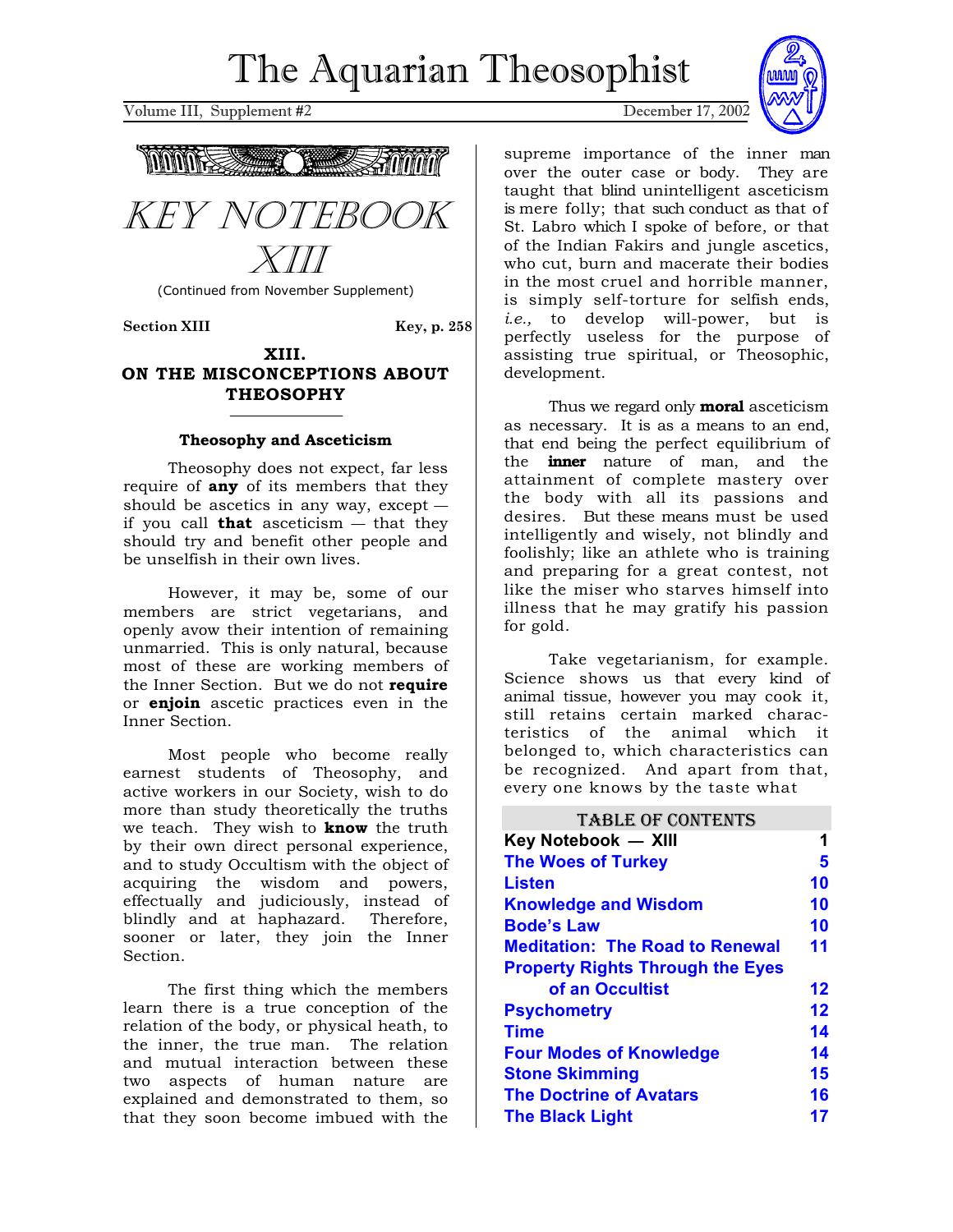meat he is eating. We go a step farther, and prove that when the flesh of animals is assimilated by man as food, it imparts to him, physiologically, some of the characteristics of the animal it came from. Moreover, occult science teaches and proves this to its students by ocular demonstration, showing also that this "coarsening" or "animalizing" effect on man is greatest from the flesh of the larger animals, less for birds, still less for fish and other cold-blooded animals, and least of all when he eats only vegetables.

It would be best if he could live without eating at all. But as the matter stands, he must eat to live, and so we advise really earnest students to eat such food as will least clog and weight their brains and bodies, and will have the smallest effect in hampering and retarding the development of their intuition, their inner faculties and powers.

We do not adopt all the arguments which vegetarians in general are in the habit of using, for some of their arguments are very weak, and often based on assumptions which are quite false. But, on the other hand, many of the things they say are quite true. For instance, we believe that much disease, and especially the great predisposition to disease which is becoming so marked a feature in our time, is very largely due to the eating of meat, and especially of tinned meats.

The point to remember is that we never impose any hard-and-fast obligations in this respect, for in such questions we take a rational, and never a fanatical, view of things. If from illness or long habit a man cannot go without meat, why, by all means let him eat it. It is no crime; it will only retard his progress a little; for after all is said and done, the purely bodily actions and functions are of far less importance than what a man **thinks** and **feels,** what desires he encourages in his mind, and allows to take root and grow there.

With regard to the use of wine and spirits, we do not advise people to drink

them. They are worse for his moral and spiritual growth than meat, for alcohol in all its forms has a direct, marked, and very deleterious influence on man's psychic condition. Wine and spirit drinking is only less destructive to the development of the inner powers, than the habitual use of hashish, opium, and similar drugs.

### **Theosophy and Marriage.**

As to whether a man should marry or remain a celibate, it all depends on the kind of man you mean. If you refer to one who intends to live **in** the world, one who, even though a good, earnest Theosophist, and an ardent worker for our cause, still has ties and wishes which bind him to the world, who, in short, does not feel that he has done for ever with what men call life, and that he desires one thing and one thing only  $-$  to know the truth, and to be able to help others then for such a one I say there is no reason why he should not marry, if he likes to take the risks of that lottery where there are so many more blanks than prizes. Surely you cannot believe us so absurd and fanatical as to preach against marriage altogether? On the contrary, save in a few exceptional cases of practical Occultism, marriage is the only remedy against immorality.

Practical Occultism excludes marriage both for physiological and moral reasons. The physiological is considered elsewhere; but I can give you an obvious and, I think, a sufficient answer, which will explain to you the moral reasons we give for it. Can a man serve two masters? No! Then it is equally impossible for him to divide his attention between the pursuit of Occultism and a wife. If he tries to, he will assuredly fail in doing either properly; and, let me remind you, practical Occultism is far too serious and dangerous a study for a man to take up, unless he is in the most deadly earnest, and ready to sacrifice **all, himself first of all,** to gain his end. But this does not apply to the members of our Inner Section. I am only referring to those who are determined to tread that path of discipleship which leads to the highest goal. Most, if not all of those who join our Inner Section, are only beginners,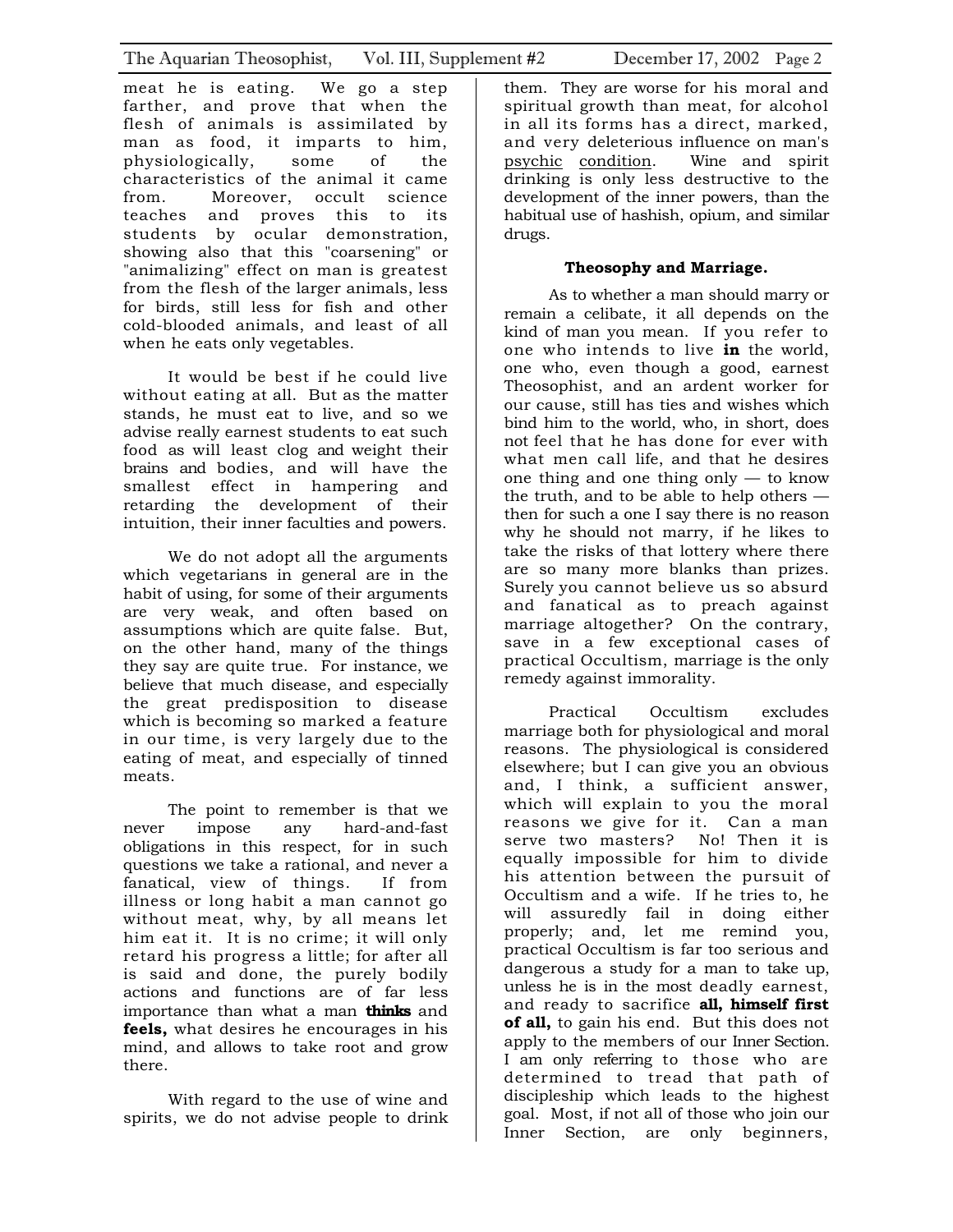preparing themselves in this life to enter in reality upon that path in lives to come.

### **Theosophy and Education.**

Let us consider this question of *education* from a broad standpoint, and one will see that we are doing harm not good, with *many of* our boasted improvements.

I quite agree that certain schools erected for the poorer children (*e.g.,* Franklin School in Santa Barbara), though far less useful than they ought to be, are good in contrast with the vile surroundings to which they are doomed by modern Society. There is, indeed, a great advantage to a small child bred in the slums, having the gutter for playground, and living amid continued coarseness of gesture and word, in being placed daily in a bright, clean school-room hung with pictures, and often gay with flowers. There it is taught to be clean, gentle, orderly; there it learns to sing and to play; has toys that awaken its intelligence; learns to use its fingers deftly; is spoken to with a smile instead of a frown; is gently rebuked or coaxed instead of cursed. All this humanizes the children, arouses their brains, and renders them susceptible to intellectual and moral influences. The schools are not all they might be and ought to be; but compared with the homes, they are paradises; and they slowly are reacting on the homes. But while this is true of some special and non-public schools, the strictly **public** system deserves the worst that can be said of it.

The **infusion** of a little practical Theosophy would help a hundred times more in life the poor suffering masses than all this infusion of (useless) intelligence. For, what is the **real** object of modern education? Is it to cultivate and develop the mind in the right direction; to teach the disinherited and hapless people to carry with fortitude the burden of life (allotted them by Karma); to strengthen their will; to inculcate in them the love of one's neighbor and the feeling of mutual interdependence and brotherhood; and thus to train and form the character for

practical life? Not a bit of it. And yet, **these are undeniably the objects of all true education.** No one denies it; all your educationalists admit it, and talk very big indeed on the subject. But what is the practical result of their action? Every young man and boy, nay, every one of the younger generation of schoolmasters will answer: "The object of modern education is to pass examinations," a system not to develop right emulation, but to generate and breed jealousy, envy, hatred almost, in young people for one another, and thus train them for a life of ferocious selfishness and struggle for honors and emoluments instead of kindly feeling.

And what are these examinations? They are simply a method of classification by which the results of your school teaching are tabulated. In other words, they form the practical application of the modern science method to the **genus homo, qua** intellection. Now "science" teaches that intellect is a result of the mechanical interaction of the brainstuff; therefore it is only logical that modern education should be almost entirely mechanical — a sort of automatic machine for the fabrication of intellect by the ton. Very little experience of examinations is enough to show that the education they produce is simply a training of the physical memory, and, sooner or later, all your schools will **sink to this level.** As to any real, sound cultivation of the **thinking and reasoning power,** it is simply **impossible** while everything has to be judged by the results as tested by **competitive examinations.** Again, school training is of the very greatest importance in **forming character,**  especially in its **moral bearing.** Now, from first to last, your modern system is based on the so-called scientific revelations: "The struggle for existence" and the "survival of the fittest." All through his early life, every man has these driven into him by practical example and experience, as well as by direct teaching, till it is impossible to eradicate from his mind the idea that "self," the lower, personal, animal self, is the end-all, and be-all, of life. Here you get the great source of all the aftermisery, crime, and heartless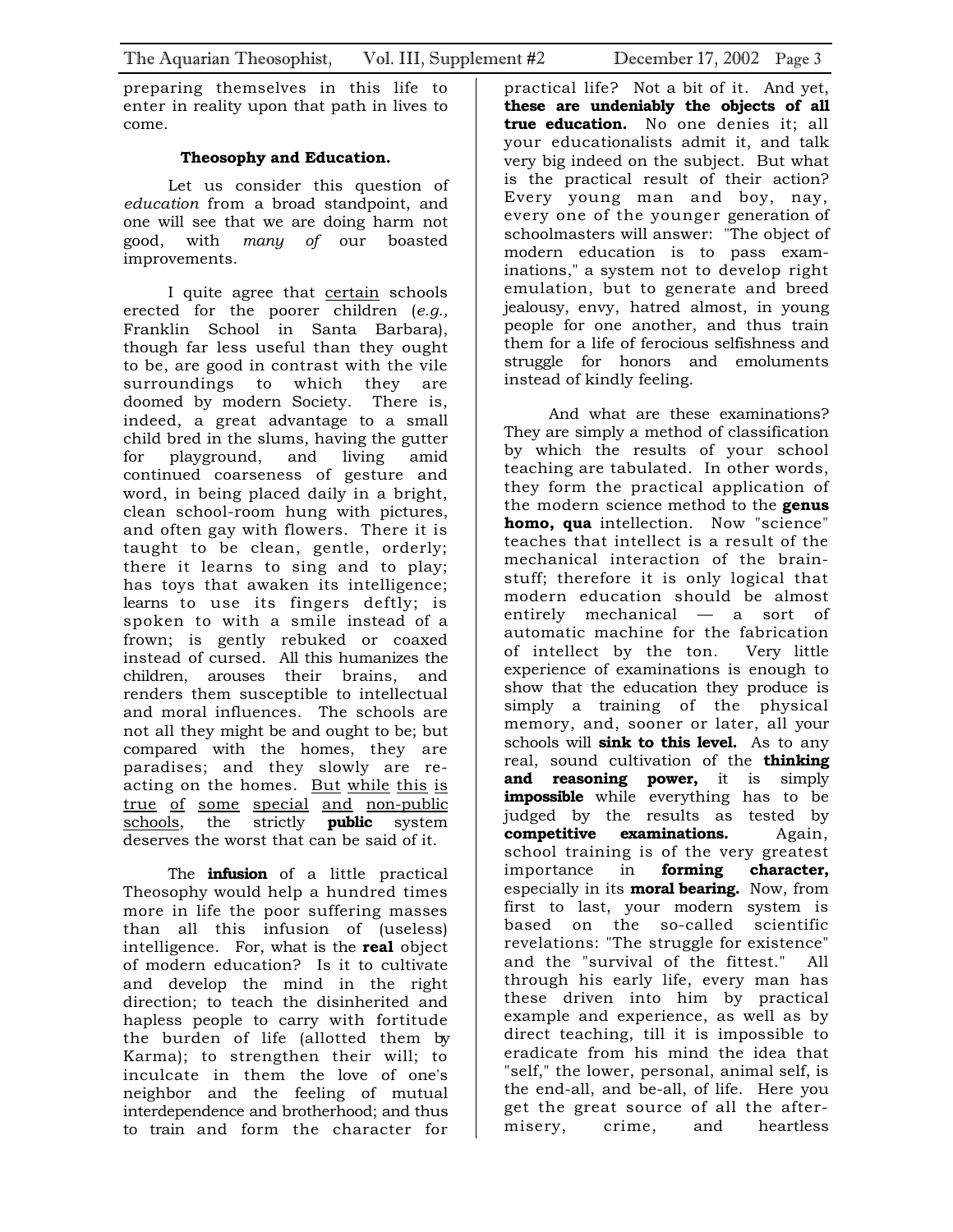selfishness. Selfishness, as said over and over again, is the curse of humanity, and the prolific parent of all the evils and crimes in this life; and it is your schools which are the hotbeds of such selfishness.

There are three great divisions of scholastic establishments running up the scale from the most grossly commercial to the idealistic classical, with many permutations and combinations. The practical commercial begets the modern side, and the ancient and orthodox classical reflects its heavy respectability. Here we plainly see the scientific and material commercial supplanting the effete orthodox and classical. Neither is the reason very far to seek. The objects of this branch of education are, then, pounds, shillings, and pence. The energies generated by the brain molecules of its adherents are all concentrated on one point, thus making of them, an organized army of **educated** and speculative intellects of the minority of men, trained against the hosts of the ignorant, simpleminded masses doomed to be vampirised, lived and sat upon by their intellectually stronger brethren. Such training is not only **untheo ophical,** it is simply **UNCHRISTIAN.**  Result. The direct outcome of this branch of education is an overflooding of the market with money-making machines, with heartless selfish men animals — who have been most carefully trained to prey on their fellows and take advantage of the ignorance of their weaker brethren! Even the orthodox classical schools present a similar spirit though the form is different. All this is owing to the perniciousness of a system which turns out goods to order, irrespective of the natural proclivities and talents of the youth.

Of history, our students attain only sufficient knowledge of their own particular nation to fit them with a steel armor of prejudice against all other peoples, and be steeped in the foul cess-pools of chronicled national hate and blood-thirstiness; and surely, you would not call that — **Theosophy?** 

As to religion, it is most often a memory lesson of selected Biblical

facts; the "Why" of the teacher being a "Why" of circumstances and not of reason. The increasing number of Agnostics and Atheists in our day is rather owing to a healthy reaction from that system than due to it. We prefer immeasurably more in our Society Agnostics, and even rank Atheists, to bigots of whatever religion. The best — *i.e.*, the most truth-loving, philanthropic, and honest — of our Fellows were, and are, Agnostics and Atheists (disbelievers in a **personal**  God). But there are no **free**-thinking boys and girls, and generally early training will leave its mark behind in the shape of a cramped and distorted mind. A proper and sane system of education should produce the most vigorous and liberal mind, strictly trained in logical and accurate thought, and not in blind faith.

If we had money, we would found schools which would turn out something else than reading and writing candidates for starvation. Children should above all be taught self-reliance, love for all men, altruism, mutual charity, and more than anything else, to think and reason for themselves. We would reduce the purely mechanical work of the memory to an absolute minimum, and **devote the time to the development and training of the inner senses, faculties and latent capacities.** We would endeavor to deal with each child as a unit, and to educate it so as to produce the most harmonious and equal unfoldment of its powers, in order that its special aptitudes should find their full natural development. We should aim at creating free men and women, free intellectually, free morally, unprejudiced in all respects, and above all things, **unselfish.** And we believe that much if not all of this could be obtained by **proper and truly theosophical** education.

### **WHY IS THERE SO MUCH PREJUDICE AGAINST THEOSOPHY?**

If the Theosophical movement were one of those numerous modern crazes, as harmless at the end as they are evanescent, it would be simply laughed at-as it is now by those who still do not understand its real purport — and left severely alone. But it is nothing of the kind. **Intrinsically, Theosophy is the**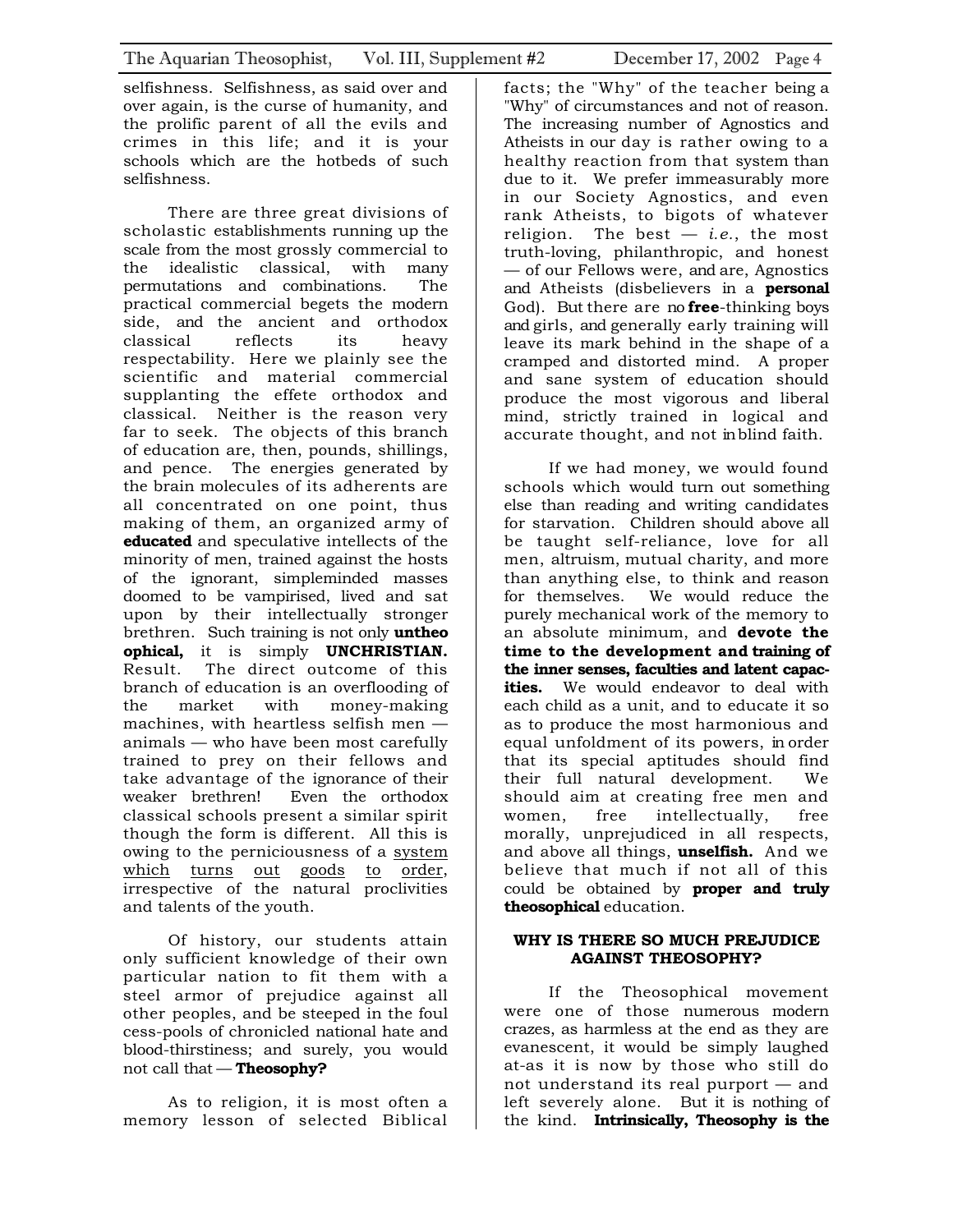<span id="page-4-0"></span>**most serious movement of this age; and one, moreover, which threatens the very life of most of the time-honored humbugs, prejudices, and social evils of the day —** those evils which fatten and make happy the upper ten and their imitators and sycophants, the wealthy dozens of the middle classes, while they positively crush and starve out of existence the millions of the poor. Think of this, and you will easily understand the reason of such a relentless persecution by those others who, more observant and perspicacious, do see the true nature of Theosophy, and therefore dread it.

As to the hidden and unseen opponents of Theosophy, these neither speak, write nor preach against Theosophy, but work in silence and behind the backs of the foolish puppets who act as their visible **marionnettes.** Yet if **invisible** to most, they are well known to the true "Founders" and protectors of Theosophy. But they must remain for certain reasons unnamed at present. They may achieve great mischief and throw confusion into our ranks, especially among the fainthearted, and those who can judge only by appearances. **They will not crush the Society,** do what they may. Apart from these truly dangerous enemies — "dangerous," however, only to those Theosophists who are unworthy of the name, and whose place is rather **outside** than within the T.S. — the number of our opponents is more than considerable.

The Clergy of all great exoteric religions who "pose" as guardians of the spiritual oppose us on the general principle that "He who is not with me is against me." Since Theosophy does not agree with any one Sect or Creed, it is considered the enemy of all alike, because it teaches that they are all, more or less mistaken.

Unfortunately, Mr. Sinnett's "**Occult World,"** with its emphasis on phenomena, did much to stir up the malevolence of the appearance worshipping, sense-enslaved public. Their mode of life begets in them a blind belief in the senses as the only mode of growth. All that falls outside that arena, is either miraculous or fraudulent.

### [TO BE CONTINUED]

# THE WOES OF TURKEY

Some forty-two years  $ago<sup>1</sup>$  $ago<sup>1</sup>$  $ago<sup>1</sup>$  there appeared a strange letter containing strange ideas on the subject of Turkey in Europe and Christian influence on Islam.

That was in January, 1880, in Blackwood's Magazine, published at Edinburgh. The letter was written to a prospective English Member of Parliament and was subscribed:

> "Yours very sincerely, "A Turkish Effendi."

It is a great document.

Its philosophic calm is superb. Its searching analysis of the historic evolution of the country and people which, more than any other tried to stretch Asia into Europe, is, to say the least, novel and striking. Its judgment of Christian influence on Asia and Islam is straight and scathing. It sweeps like a wind that clears the roads of dust, and explains, in a masterly fashion, why the Turk and the Christian did not assimilate each other in psychic and moral consanguinity. Much is said and more is implied. Not he who runs may read the true message contained in the letter, but he whose measured pace is the outer symbol of an observant and coordinating mind, within the hollow of the brain.

Forty-two years have made a great change. The events which are taking place today in Turkey have a more than economic and political significance. To the careful student of world politics, they unveil racial and religious forces which cause them. In this short note we can only

<span id="page-4-1"></span> $\overline{a}$ 1 The article referred to, "A Turkish Effendi on Christendom and Islam," was reprinted in The Aquarian Theosophist, November issue (Vol. III, #1 pp. 24-32). "The Woes of Turkey," first "The Woes of Turkey," first appeared in Theosophy Magazine, Jan. 1923, pp. 106-111.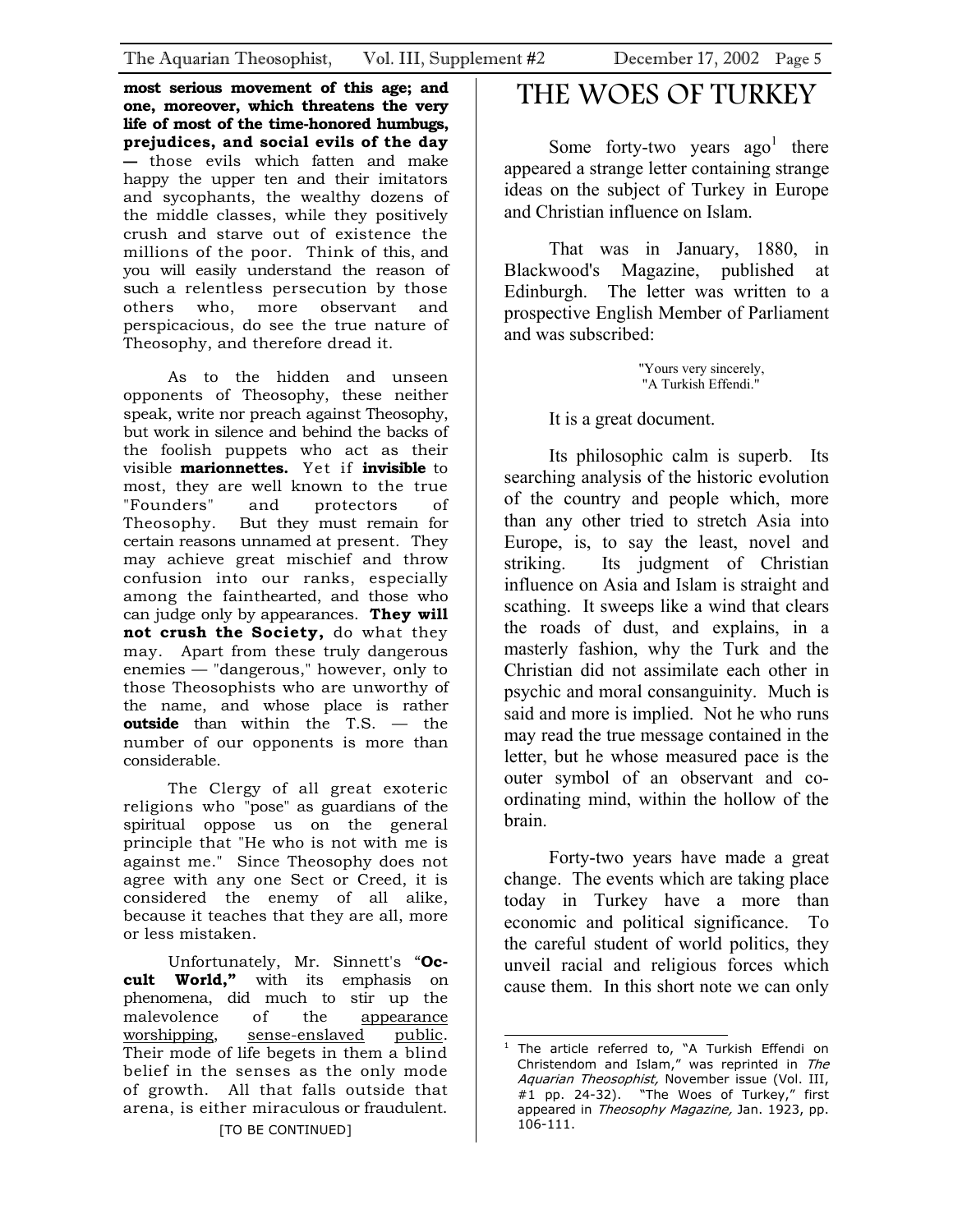indicate briefly the meaning of recent happenings from three points of view:

- (1) that of the Muslim;
- (2) that of the Christian; and
- (3) that of the humanitarian and altruist who works for spiritual verities.

The political and economic aspects, which loom so large in the public eye, are apt to cloud the vision and aggravate the future difficulties into a greater complexity. We further maintain that the politico-economic problems of the situation will never be adequately or finally solved until the real, though hidden, springs of race culture and religious sentiment are noted and their subtle influence acknowledged.

The point of view of the Muslim cannot be better presented than by applying the spirit of the words of the "Turkish Effendi," written in 1880, to the Treaty of Sevres of 1920. The treatment meted out to Albania some 40 years ago by what are called in the letter "*anti*-Christian nations" can be well compared to that which the Supreme Council doled out to Turkey and the Muslim World — for the two are one, as Turkey has been the symbol of Islamic glory. The Peace Conference of Paris (January to May, 1919), which forged the Treaty in August of that year, was guilty of "sitting in solemn congress" for "a prostitution of the most sacred principles in the name of morality, and [to] construct an international code of ethics to be applicable to Turkey alone, and which they would one and all refuse to admit or be controlled by, themselves," as the "Effendi" wrote. The Muslim world perforce refused to be party to "this most transparent humbug" and said that, "We neither admit their pretensions, covet their civilization, believe in their good faith, nor respect their morality."

We must, however, briefly write about some developments in the Islamic world, not largely known to Christendom. The "Effendi" referred to the Turks "paying the penalty for that lust of dominion and power, which tempted them in the first instance to cross the Bosphorus;" and this penalty can best be described in his own words as the "gradual assimilation" of "all the vices of Anti-Christendom" and "the attractions of a civilization based upon enlightened selfishness."

The western world knows naught of the silent labors of Muslim religious fraternities. The Zawias headed by Mokkadem are like Masonic lodges headed by R. W. Masters who exercise great power over the brethren — only, these "Masters" have greater religious knowledge, and the influence and authority they wield is substantial and yields tangible results. Since the middle of the last century their mystic knowledge and religious zeal have been systematically directed in the propaganda of Pan-Islamism. To the mind of the European politician, the revolution of Pan-Islamism takes place round the sun of the Constantinople-Khaliphate. While the latter *is* a very important factor, since 1880 a new force has been at work.

How many Europeans know the full details of the strange and fascinatng tale of the origin and growth of the White Monastery in the mountains near Derna, in the vicinity of Tripoli? How many are aware of the new turn given to the Sennusi Order by the wisdom and piety of El-Mahadi, which brought into being a kind of an occult government which several colonial authorities prefer not to know the existence of? The above-mentioned Zawias are more than ritualistic Lodges or debating societies. Their influence and power manifests in the freedom of action of the Fraternity which at one time would not recognize even Sultan Abdul Hamid at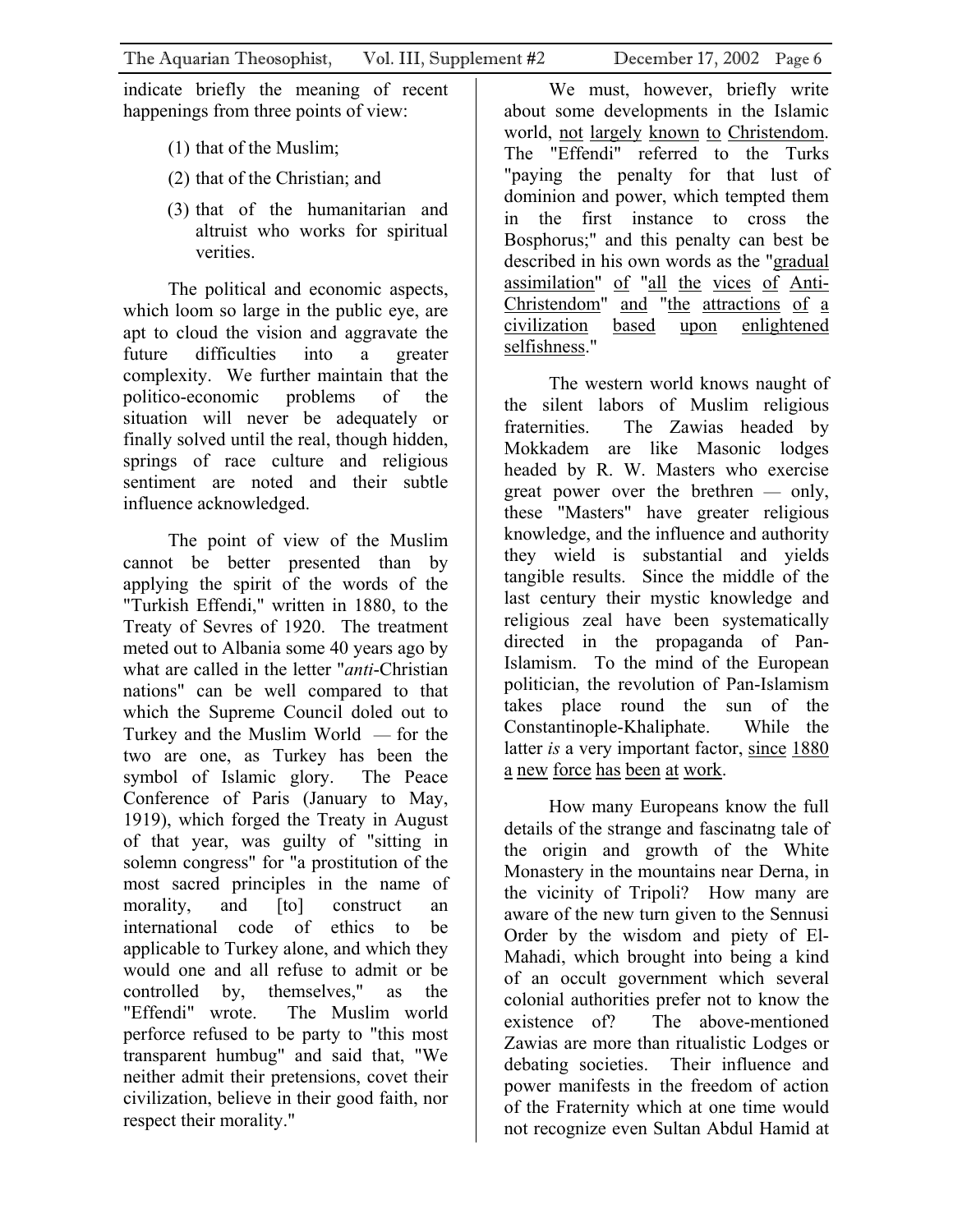the height of his power. The aim of this and similar fraternities (among which are schools whose inheritance of knowledge and influence is similar to that of the Neo-Platonists in an earlier era) is to use the arms of teaching and discipline in the sevice of the cause which is sacred and holy in their eyes — the revival and establishment of Imamat of the early days of Islam. These bodies are convinced that Islam's conquest of Anti-Christendom must proceed on strict spiritual lines. They are not averse to the true doctrines of Christ, for He and His mother and disciples are acknowledged characters in the gospel of Al Quran. These secret and semi-secret organizations were strengthened in their view and belief by the action of the French in Algeria, the behavior of the Russians in Trans-Caucasia, by the joint activity of the Russians and British in Persia, and of the British for a long term of years before the war, in Afghanistan. These religious fraternities engaged on a spiritual and cultural vocation were repeatedly awakened to the serious danger which the noble Effendi's frank letter refers to. With remarkable patience, however, they held themselves to their religious labors and dreamt more of spiritual than temporal Pan-Islamism, and therefore kept themselves aloof from the courts of the Sultan of Turkey, the Shah of Persia and the Amir of Afghanistan.

While this was going on, European powers and their short-sighted spokesmen were earnestly and seriously endeavoring to bring the blessings of scientific civilization in the way the Effendi letter speaks of. It was Lord Cromer, if we are not mistaken, who said, also in the eighties of the last century, in reference to the backwardness of Islamic countries — "Islam cannot be reformed; that is to say, reformed Islam is Islam no longer; it is something else." This Britisher and his like had neither the knowledge, nor the faculty to obtain it, to see that the progress,

nay the very safety of the world, lay in a steady infusion of Asiatic culture into Europe and her "Anti-Christendom." To the fire of unrest among Muslims, caused by forces which the Effendi examines and reveals, the "Christian statesmen" added the fuel of the glittering greatness of the modern West. This combination produced the flare in the person in the person of Djemal-ed-din-el-Afghani. This man, neither devout nor religious, was a fanatic all the same. He pictured the futility and the ultimate failure of spiritual Idealism of the Fraternities, which he mistook for theological dogmatism and priestcraft. He embodied the forces of the militant Islam of the sword, disregarding the teaching of the Prophet that the pen was a mightier weapon. The career of this warrior in a more manly age would have been the subject of an epic. After the failure of the movement of Arabi Pasha, in which he figured prominently, when the British became masters of Egypt they expelled him from Cairo and he went to Constantinople.

In earnest enthusiasm began the new phase of Pan-Islamism, the political and warlike one; the political doctors of Europe have now to deal with some of its aspects. Sultan Abdul Hamid, who was given a cold shoulder by shoulder by the religious fraternities, opened his arms of welcome to Djemal. The latter, with the help of the Bureau of the Sultan, indulged in showing to Asia the greed of Europe and to Islam the hatred of Christianity.

If Europe failed to understand the movement of spiritual Pan-Islamism, the Islamic world was unable to see the underlying danger of political and militant Pan-Islamism. If the latter had cared to study the similar currents which manifested in the activities of Arya and Brahmo Samajis in India, to which once again our Effendi makes a passing reference, they would have perceived the dangers ahead. Who would accept as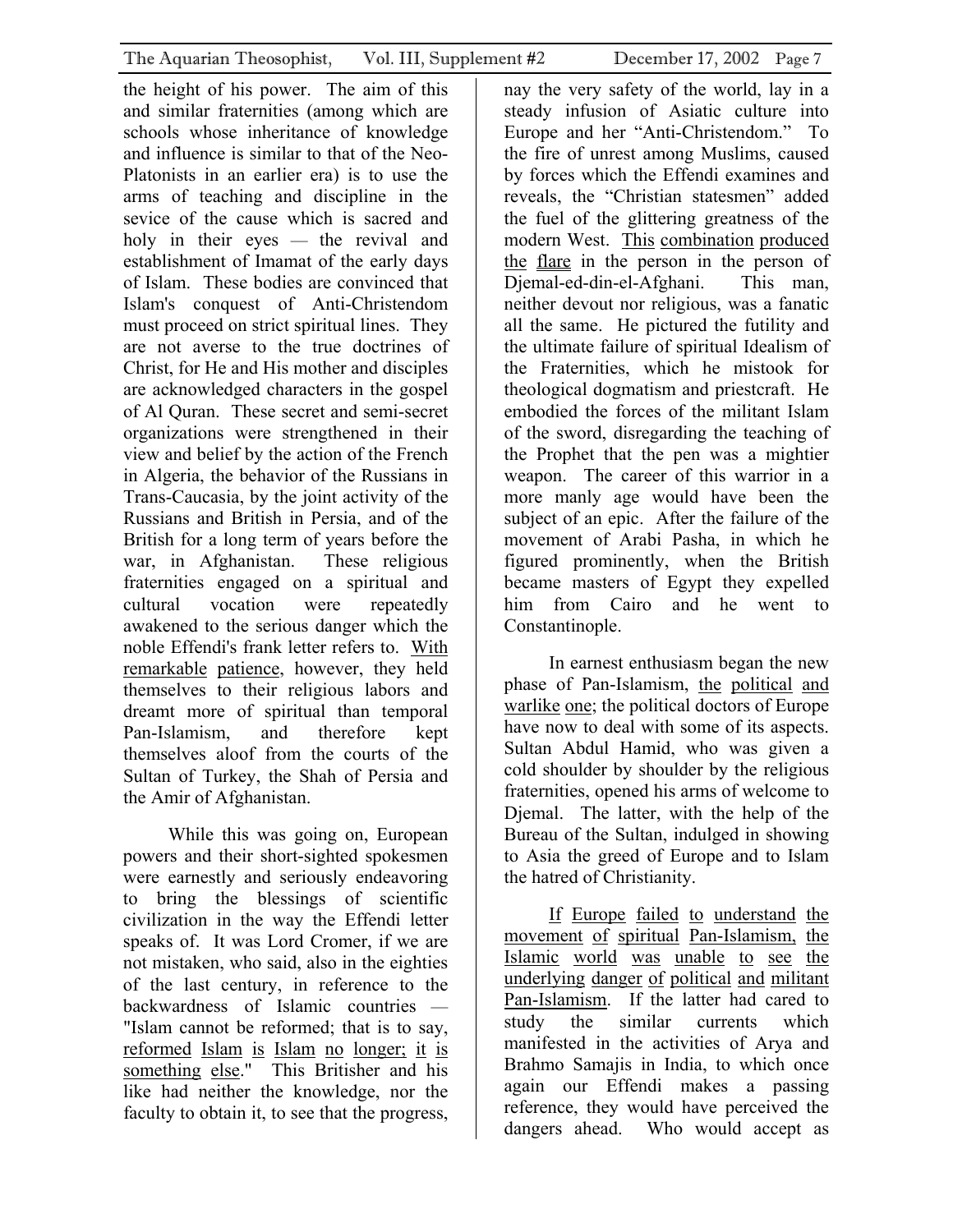correct the verdict that in establishing his Bureau of Militant Pan-Islamism Abdul Hamid erected the gallows on which the Young Turks hung the temporal majesty of the Sultan himself in 1908? Djemal's movement was part of a wider one which extended from Tokyo to Teheran and from Constantinople to Cordova. The victory of Asiatic Japan over the Czar of all the Russias strengthened the militancy. The Persian Revolution followed the Young Turk Revolution and Italy's barefaced raid on Tripoli fed further that militant spirit.

The European world failed even to take note of the strange phenomenon of Islam appealing to Asia against Christian Europe. Muhammad the Prophet revered the Old and the New Testaments and spoke of his predecessors Musa (Moses) and Isu (Jesus). His early followers attacked not the followers of the Nazarene, but those infidels who worshipped the Fire in Iran or the Idols in Hindustan. And now in the early years of this century his followers were appealing to Japan, to China, to Hindus in India to join hands with Muslims for the protection of Hoary Asia and Her Priceless Culture. During the Balkan War, Mussalmans in India appealed to their Hindu "brethren." We have not the exact text of this appeal as we pen these lines, but our Theosophic memory did not fail to register the reference which Muslims made to the Spiritual Powers and Personages of the snow-clad Himalayas, and the Hindus were requested to pray to their myriad gods to destroy their common foe. Turn from India to China; the Muslims aided the Buddhists and the Confucianists during the Revolution, which evoked thanks and gratitude from no less a person than Sun-Yat-Sen. What happened during the War? The public press did not tell the tale though they wrote up many stories. Riots and risings in Algiers, Arabia, Egypt, Lybia, Malabar (India), Tripoli, ought to

have opened the eyes of the civilized men who conducted war and made "peace."

Militant Pan-Islamism made it its business to absorb the spirit of Anti-Christendom and fought the "Christian" soldiers and statesmen with their own weapons, and now the agnostic leaders of Soviet Russia and militant leaders of triumphant France aid them with their counsel, and more.

Let us turn to look at the situation from the Christian point of view. The only factor which troubles Christianity is the massacre of Christian minorities by successful Muslims. It does not occur to these Christians that for centuries they have been at each other's throats in every part of Christendom; it does not occur to them that Greeks have massacred Turks; it does not occur to them that perhaps "Churchianity" is meeting with its just compensation. The frenzy of the churches would make "America, Go Forward" in this "real war of the world, a war at last between Occident and Orient" — to quote from the Christian Register of the 21st of September. Fortunatey the churches are divided and the powerful Romish organization indicates a greater desire to destroy the Greek Church and injure the Protestant Sects than fight the Turks, which is in consonance with her policy of many decades.

Racial prejudice and religious bias color the atmosphere through which the newspaper-reading Christians visualize the events that are taking place in distant Turkey. Asiatics are not unaware that from old times those who fought in the name of the Prince of Peace committed strange atrocities. They have not forgotten, for instance, the massacre of thousands of Jews and Muhammedans at the time the army of Godfrey of Bouillion entered Jerusalem to inaugurate the "Kingdom of God." Nor are they ignorant of the tragedy at Jaffa where Richard the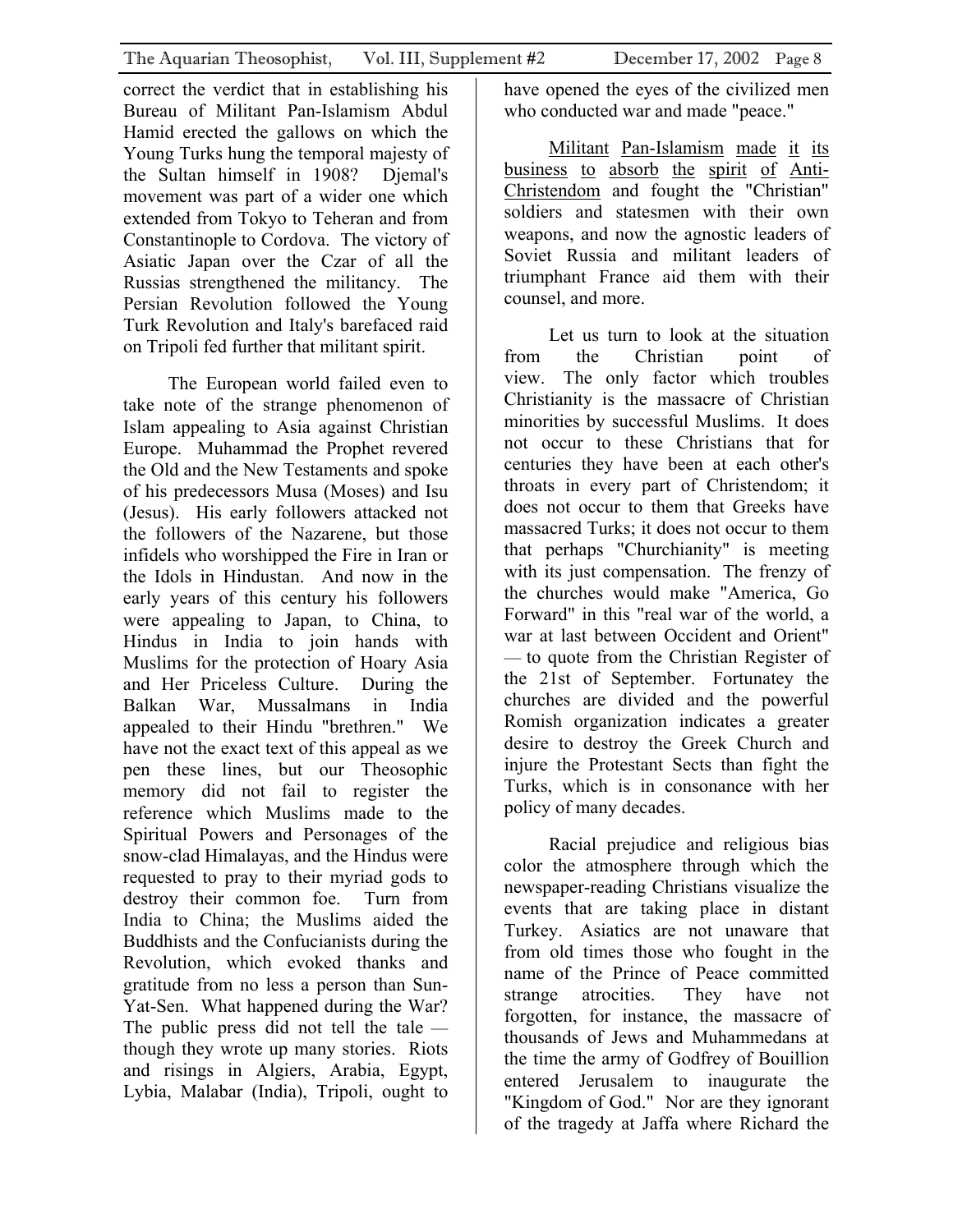"lion-hearted," King of England, killed some 500 hostages in his care. Against that, Muslim history is not devoid of the considerate and even generous attitude of the followers of the Prophet of Arabia, similar to that evinced by Saladin, who protected the Christian population.

Let Christians not forget that, of all the fighting nations in the war, Turks were the only people who refused to make use of poison gas against their enemies.

When we take into consideration the views, not of vested interests, political or religious, but of disinterested witnesses like the great French author, Pierre Loti, who has written on Turkey since the Armistice, we get a different point of view. What have soldiers and nurses and non-interfering visitors said about the Turks? The shrewd insight of British Tommy Atkins brought to the Turk the honor of being called the "only gentleman in the war."

Thus if church-goers would consult the doctrines of Jesus Christ and contrast them with the teachings of the many churches who quarrel in His name, they would better understand the situation and help in the solution of the problems for the benefit of all countries and all creeds and usher in Peace, instead of favoring some countries and creeds against others, and perpetuating war.

This brings us to our **third** and last point of view — how does the Theosophist look at the woes of Turkey and what solution does he offer?

Europe suffers from the disease of "Anti-Christianity" and Turkey from that of "Anti-Islam" — if we may be permitted to copy the Effendi. Turkey and Islam can help Europe and Christendom if the former's militant aspects make room for its cultural phases. Islam of the pen is mightier than Islam of the sword. If

Muslims recognize that conversion of the world to its soul-culture is more important than the proselytism of men and women in its mosques, they will succeed in the real Holy War which fights the Kingdom of Ibliss and his Darkness. The swing of the Cycle brings the opportunity to Asiatic nations to help the western world, materialistic and agnostic on the one hand, while on the other it has fallen an unconscious prey to the subtle forces of priestcraft and superstition; but Muslims or Brahmanas, Buddhists, or Confucianists will not be able to embrace this great opportunity unless they themselves wash themselves clean of the absorption of these very forces of materialism and superstition. The glamour of modern civilization is upon Asia too, and the fight threatens to perpetuate itself, ranging Asia against Europe.

The creeds of the Crescent and the Cross and their hateful wars hide the Nur of Allah, the Light of Christ — the Radiance which can guide Kings and Empires, Leaders and Republics. Modern men strive for That which is hidden, Kafir fights Infidel, and so the True Believer has nowhere to rest his head. When the Crescent and the Cross unite in fraternity because the Light of Allah and the Love of Christ are recognized to be the same; when cathedral and mosque are not for the Bishop and Moulvi but become the Symbol of the Living Temple of the Human Soul; when Asia and Europe are no more two continents but adjoining territories, where the way of knowledge is the path of love, and action is service; then only will strife cease and peace come to East and West alike.

Of this the noble Effendi spoke — to help, to guide, to instruct the Europe of 1880. In their prosperity and in their pride they heard him not, and now the laws of retribution have run their course. In their adversity and their despair his wisdom and his warning may help some to throw off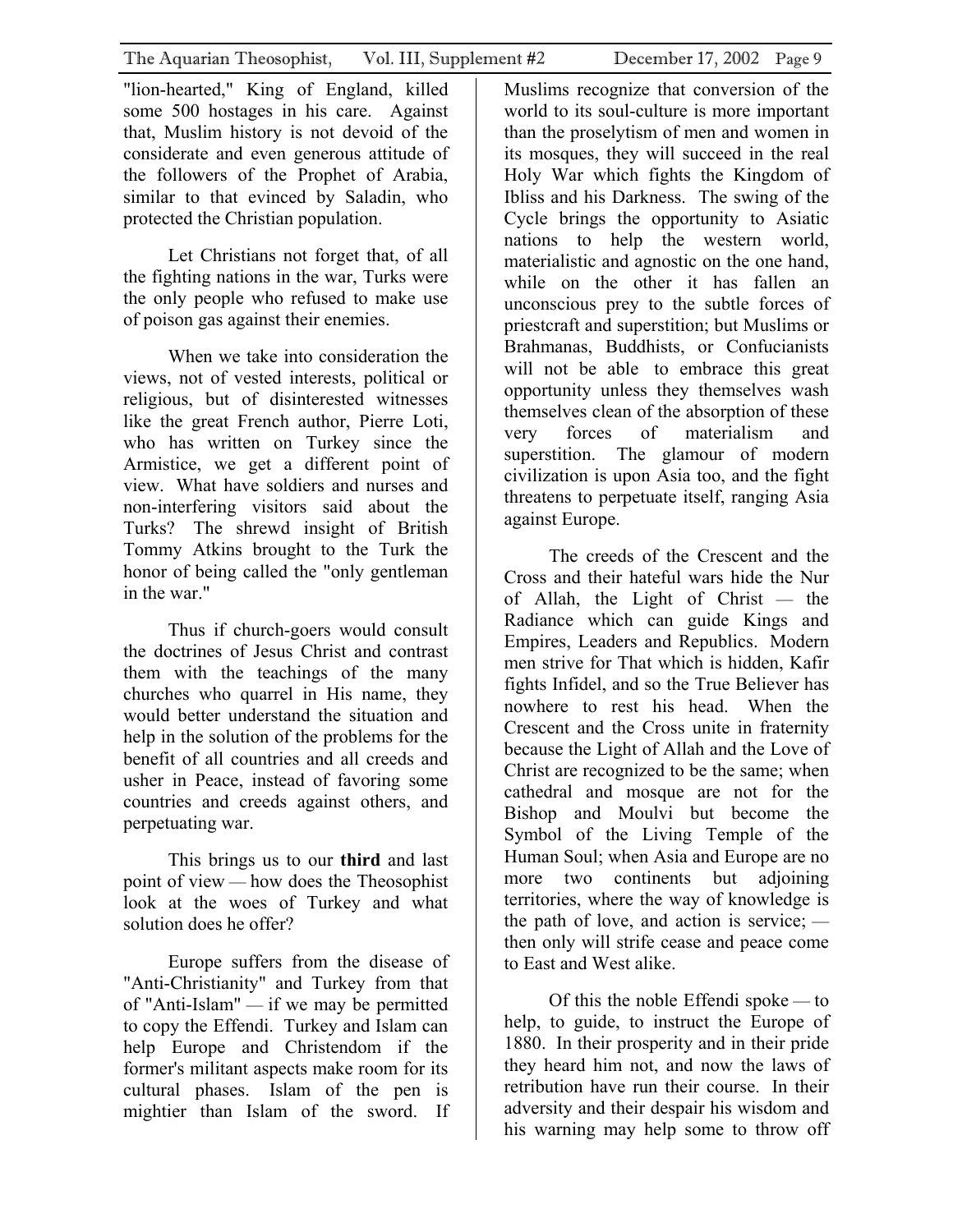<span id="page-9-0"></span>civilization; it may inspire them to turn their faces to the Eternal East and set their feet on the Path of Simplicity. (*Theosophy Magazine,* Jan. 1923, pp. 106-111)

#### **LISTEN**

Listen my children, If you're on your way To wearing a popular crown Be kind to the people you meet going up, You're sure to meet them coming down.

### **KNOWLEDGE OF SELF**

WE find this great precept often repeated in Plato, *"Do thine own work and know thyself;"* of which two parts, both the one and the other generally comprehend our whole duty, and consequently do each of them complicate and involve the other; for he who will do his own work aright, will find that his first lesson is to know himself; and he who rightly understands himself, will never mistake another man's work for his own.

#### **KNOWLEDGE & WISDOM**

Knowledge and wisdom, far from being one, Have ofttimes no connection. Knowledge dwells In heads replete with thoughts of other men, Wisdom in minds attentive to their own; Knowledge, a rude unprofitable mass, The mere materials with which wisdom builds, Till smoothed and squared, and fitted into place, Does but encumber what it seems t'enrich. Knowledge is proud that he has learned so much, Wisdom is humble that he knows no more.

**COWPER** 

# BODE'S LAW

Despite the catch-all word "*coincidence"* still being used by science in 2002, there remains a flexibility in their search that was absent in the  $19<sup>th</sup>$  century especially, and to some extent in the  $20<sup>th</sup>$ . For example the following article does admit in one of its "inserts" that  $-$ 

Johann Bode was a founding member of the mysterious Masonic secret society known as the Illuminati.

*The Secret Doctrine* declares that Neptune does not belong to our Solar system, and this is precisely where Bode's Law breaks down. Myth and tradition unanimously assert that a "failed" planet existed between Mars and Jupiter where we now find the asteroid belt. For a detailed discussion of this last statement, see *Cataclysm[1](#page-9-1) ,* an excellent book written by scientists using *multi-displinary* evidence.

Bode's Law is a simple formula that shows a clear relationship between the planets' orbits around the Sun. Named for the 18<sup>th</sup>-century German astronomer Johann Bode, it seems to have been set down by Bode's contemporary, Johann Titius. The relationship that Titius'  $M_{\text{ONTAIGNE}}$  discovered is now known as Bode's Law.

> Titius' arithmetic sounds a bit like a party game. Write down this sequence of numbers: 0, 3, 6, 12, 24, 48, 96, 192. The first two numbers seem arbitrary, but after that they simply double each time. Add 4 to each number so that the sequence reads 4, 7, 10, 16, 28, 52, 100, 196, then divide each number by 10. You now have a list of planetary distances from the Sun, measured by counting the Earth's distance from the sun stand as **1—**often written AU (for Astronomic Unit).Mercury is .4 very near to its real value of .39. Venus is .7, again close to its measured distance of .72. Earth, the third planet, comes out as 1, and Mars makes the list at  $1.6$  — just a little farther than its real-life distance of 1.52. At this point, the neat arithmetical progression of Bode's Law appears to run into trouble. As far as anyone knew in 1772 — the year that Johann Bode

<span id="page-9-1"></span>Catastrophe in  $9500$  B.C. - by D. S. Allan, J. B.  $1$  Cataclysm: Compelling Evidence of a Cosmic Delair, ISBN 1879181428  $-$  Amazon has it new for \$15.40 and used, \$11.49.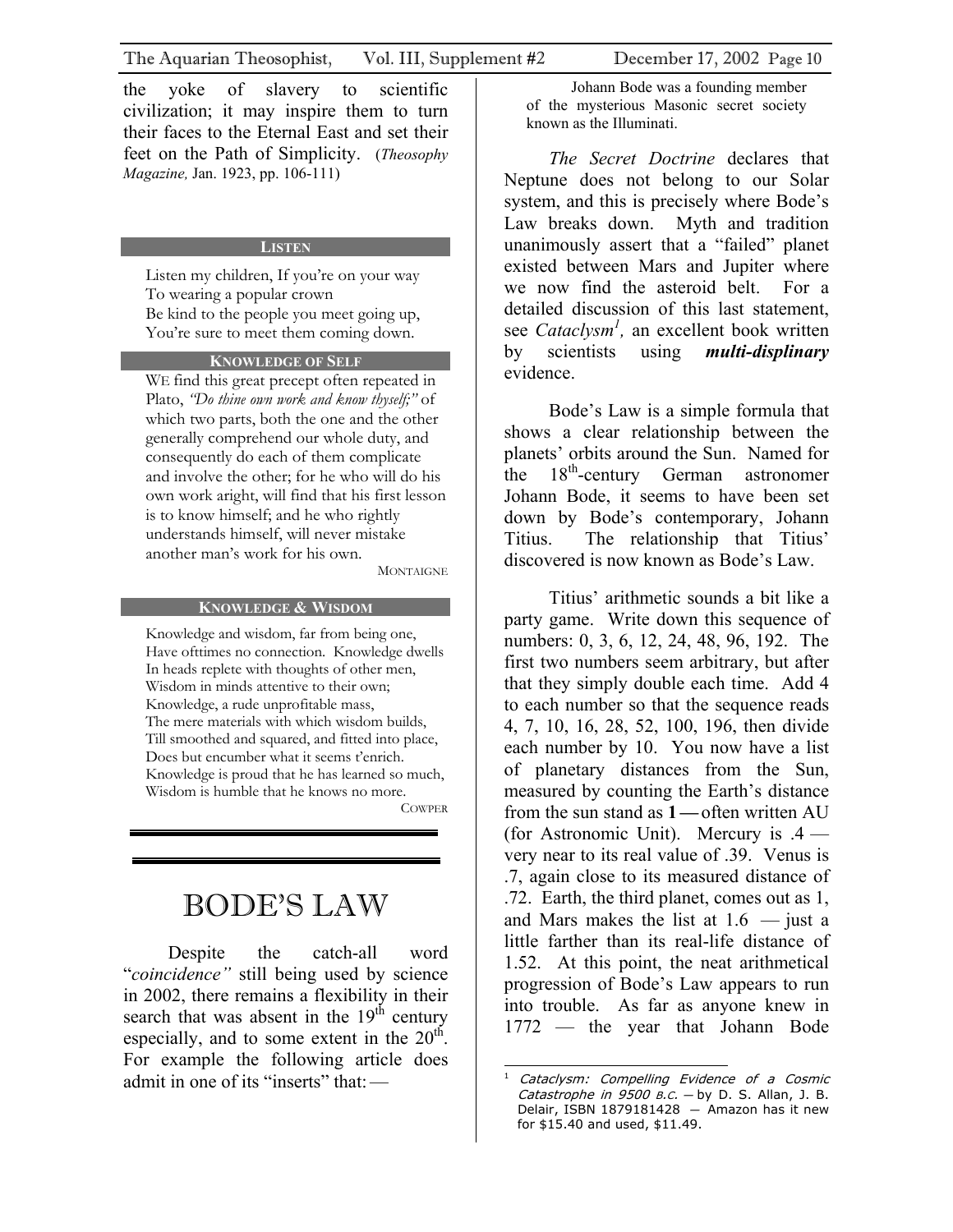<span id="page-10-0"></span>published Titius' table of numbers for the first time — there was no planet occupying the predicted fifth position, at 2.8 AU from the Sun. And although the sixth and seventh positions  $-5.2$  and  $10$   $-$  fitted very closely with the observed orbits of Jupiter and Saturn, there was no planet at the predicted distance of 19.6. Yet Bode was sufficiently convinced by the numerical table's neatness to assert that planets would eventually be found to fill the gaps—and he turned out to be right.

The Titius-Bode Rule is a simple arithmetic progression that yields an astonishingly accurate picture of the solar system. Only the distant planets Neptune and Pluto do not fit the pattern, and a version of the rule even describes the complex arrangement of the moons of the outer planets.

[Much of this originated from one of the science websites — probably NASA or the weekly, *Science News.*]

### MEDITATION: THE ROAD TO RENEWAL

You, friends and readers, who aspire to something more than the life of the squirrel in its ceaselessly revolving wheel: you who are not satisfied with the cauldron which is ever boiling without producing anything, you who do not mistake hollow echoes as old as the world for the divine voice of Truth, prepare yourselves for a future that few of you have dreamed of unless you have already set your feet upon the Path. For you have chosen a way which, in the beginning lined with thorns, will soon widen, and lead you straight to the Divine Truth. You are free to doubt at first; free not to accept on someone's word what is taught concerning the source and the cause of this Truth, but you can always listen to what the voice is saying, you can always watch the effects produced by the

creative force which emerges from the depths of the unknown. The arid soil upon which our present generations are moving at the close of this age of spiritual starvation and material satiety, is in need of a sign, of a rainbow--symbol of hope- above its horizon. For, of all past centuries, the nineteenth is the most criminal. It is criminal in its fearful selfishness, in its scepticism that scoffs at the mere idea of something beyond matter; in its idiotic indifference to all that is not the personal "I"--far more so than any of the centuries of barbaric ignorance and intellectual darkness. Our century must be saved from itself before its last hour strikes. Now is the time for action by all who see the sterility and foolishness of an existence blinded by materialism and so ferociously indifferent to the fate of others. It is for them to devote their best energies, all their courage and all their efforts to bring about an intellectual reform. This reform cannot be accomplished except through Theosophy, and, let us say it, Occultism, or the Wisdom of the East. Many are the paths leading to it, but Wisdom is forever one. Artists foresee it, those who suffer dream of it, the pure in spirit know it. Those who work for others cannot remain blind before its reality even though they do not always know it by name. It is only the light-headed and empty-minded, the selfish and vain drones deafened by the sound of their own buzzing who can ignore this high ideal. They will live until life itself becomes an unbearable burden to them.

Let it be known, however, that these pages are not written for the masses. They are neither a call for reform nor an effort to win over to our views those who are happy in life. They are addressed only to those who are ready to understand them, to those who suffer, to those who are thirsty and hungry for any reality in this world of shifting shadows. And why should those not have enough courage to give up their frivolous ways of life, above all their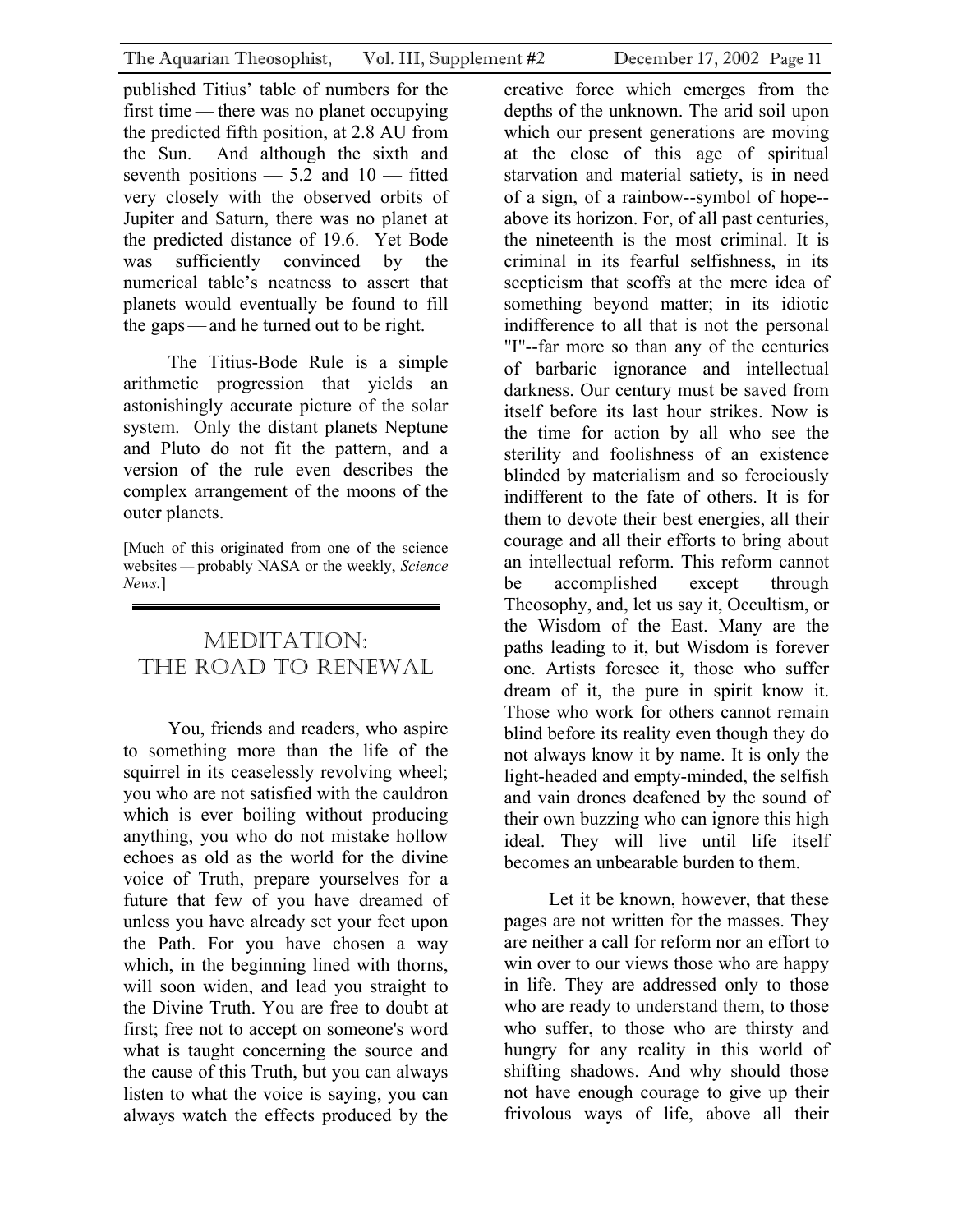<span id="page-11-0"></span>pleasures and even some of their business interests, unless the care of these interests is a duty owed to their families or to others? No one is so busy or so poor that he cannot be inspired by a noble ideal to follow. Why hesitate to blaze a trail toward that ideal through all obstacles, all hindrances, all the daily considerations of social life, and to advance boldly until it is reached? Ah! those who would make this effort would soon find that the "narrow gate" and "the thorny path" lead to spacious valleys with unlimited horizons, to a state without death, for one rebecomes a God! It is true that the first requisites for getting there are absolute unselfishness and unlimited devotion to the interests of others, and complete indifference as to the world and its opinions. To take the first step on this ideal path requires a perfectly pure motive; no frivolous thought must be allowed to divert our eyes from the goal; no hesitation, no doubt must fetter our feet. Yet, there are men and women perfectly capable of all this, and whose only desire is to live under the aegis of their Divine Nature. Let these, at least, have the courage to live this life and not to hide it from the sight of others! No one's opinion could ever be above the rulings of our own conscience, so, let that conscience, arrived at its highest development, be our guide in all our common daily tasks. As to our inner life, let us concentrate all our attention on our chosen Ideal, and let us ever look *beyond* without ever casting a glance at the mud at our feet....

> H. P. BLAVATSKY [FROM "THE NEW CYCLE"]



### PROPERTY RIGHTS THROUGH THE eyes of an Occultist

From the right point of view, if you will know, it is only the expression of another person's *original* ideas, some independent sentence, a thought, which in its brief completeness is capable of being constructed into a wise motto or maxim that could be constituted into what is regarded as *plagiarism* — the pilfering of another person's 'brain property'. There is not a book but is the shadow of some other book, the concrete image, very often, of the *astral body* of it in some other work upon the same or approximate subject. I agree entirely with Dr Cromwell when he says that 'true talent will become original in the very act of engaging itself with the ideas of another;' nay will often *convert the dross* of previous authors into the golden ore that shines forth to the world as its own peculiar creation. 'From a series of extravagant and weak Italian romances, Shakespeare took the plots, the characters, and the major part of the incidents of those dramatic works which have exalted his name, as an *original* writer, above that of every other in the annals of literature.'

FROM A MASTER'S LETTER

# Psychometry

One of the most interesting discoveries of modern times, is that of the faculty which enables a certain class of sensitive persons to receive from any object held in the hand or against the forehead impressions of the character or appearance of the individual, or any other object with which it has previously been in contact. Thus a manuscript, painting, article of clothing, or jewelry — no matter how ancient — conveys to the sensitive, a vivid picture of the writer, painter, or wearer, even though he lived in the days of Ptolemy or Enoch. Nay, more; a fragment of an ancient building will recall its history and even the scenes which transpired within or about it. A bit of ore will carry the soul-vision back to the time when it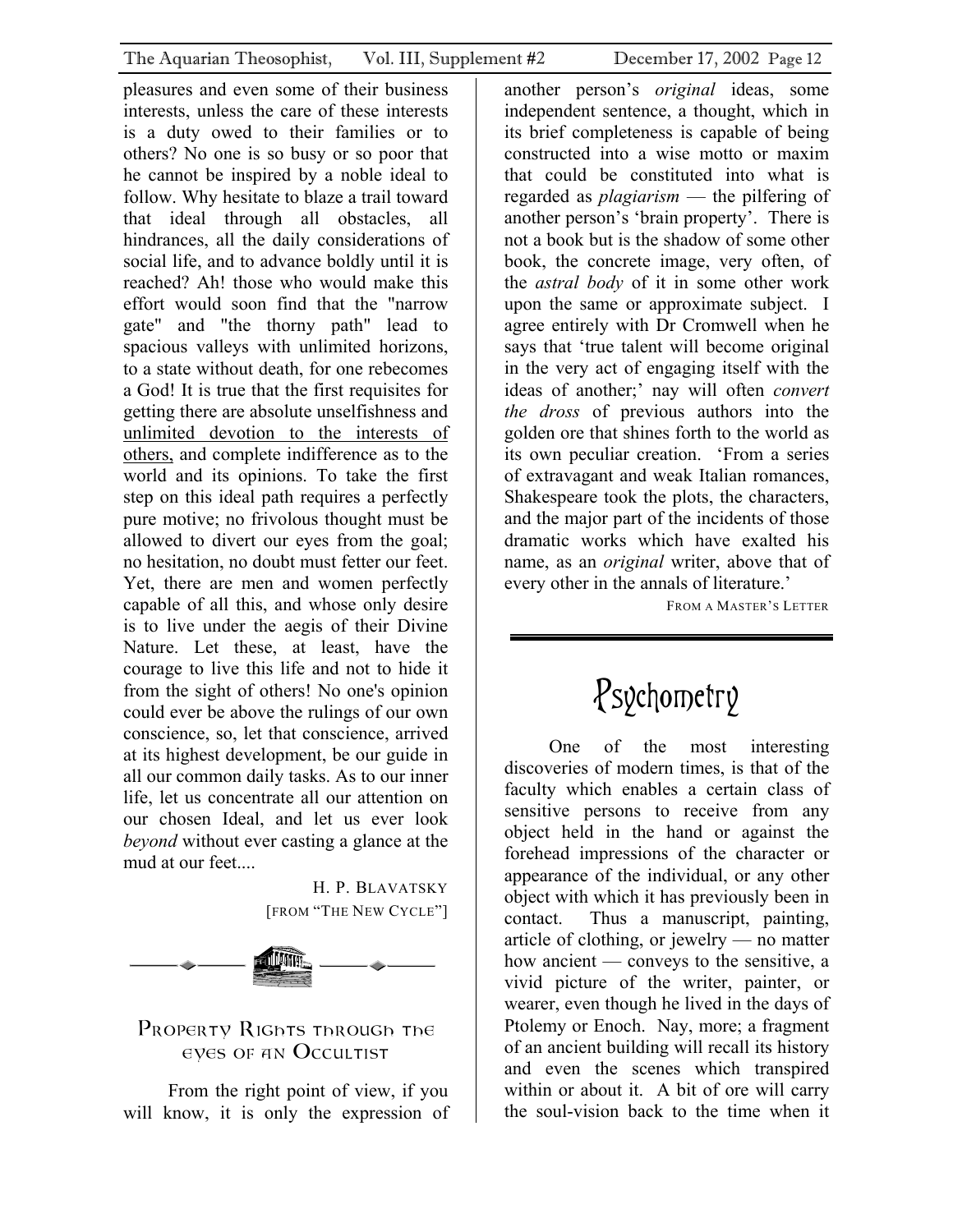was in process of formation. This faculty is called by its discoverer — Professor J. R. Buchanan, of Louisville, Kentucky *psychometry*. To him, the world is indebted for this most important addition to Psychological Sciences; and to him, perhaps, when skepticism is found felled to the ground by such accumulation of facts, posterity will have to elevate a statue. In announcing to the public his great discovery, Professor Buchanan, confining himself to the power of psychometry to delineate human character, says**:** "The mental and physiological influence imparted to writing appears to be imperishable, as the oldest specimens I have investigated gave their impressions with a distinctness and force, little impaired by time. Old manuscripts, requiring an antiquary to decipher their strange old penmanship, were easily interpreted by the psychometric power. . . . The property of retaining the impress of mind is not limited to writing. Drawings, paintings, everything upon which human contact, thought, and volition have been expended, may become linked with that thought and life, so as to recall them to the mind of another when in contact."

Without, perhaps, really knowing, at the early time of the grand discovery, the significance of his own prophetic words, the Professor adds**:** "This discovery, in its application to the arts and to history, will open a mine of interesting knowledge."\*

The existence of this faculty was first experimentally demonstrated in 1841. It has since been verified by a thousand psychometers in different parts of the world. It proves that every occurrence in nature — no matter how minute or unimportant — leaves its indelible impress upon physical nature;  $(M.L. \ - \ -)$ 

Joseph Rodes Buchanan was an American scientist, Faculty Dean and Professor in the Eclectic Medical Institute, in Covington, Kentucky, and research pioneer in psychometry. It was Joseph Buchanan who, in 1842, coined the term "psychometry" as meaning the "measuring of the soul."

General Bishop Polk of the Civil War once told Professor Buchanan of his curious sensitivity to atmospheric, electric, and other physical conditions. If he touched brass in the dark, he immediately knew it by its influence and the offensive metallic taste in his mouth.

Dr. Buchanan began to experiment and soon discovered that these sensations are not restricted to the sense of taste alone. Students of a Cincinnati medical school registered distinct impressions from medicines held in their hands. In order to eliminate thought transference, the substances were wrapped in paper parcels and mixed.

Eventually, it became very evident to Dr. Buchanan that some type of emanation is thrown off by all substances, even by the human body; furthermore, certain sensitives can feel and interpret these emanations in their normal state. Actually, he was staggered by the possibilities of this discovery. He stated:

*"The past is entombed in the present, the world is its own enduring monument; and that which is true of its physical is likewise true of its mental career. The discoveries of Psychometry will enable us to explore the history of man, as those of geology enable us to explore the history of the earth. There are mental fossils for psychologists as well as mineral fossils for the geologists; and I believe that hereafter the psychologist and the*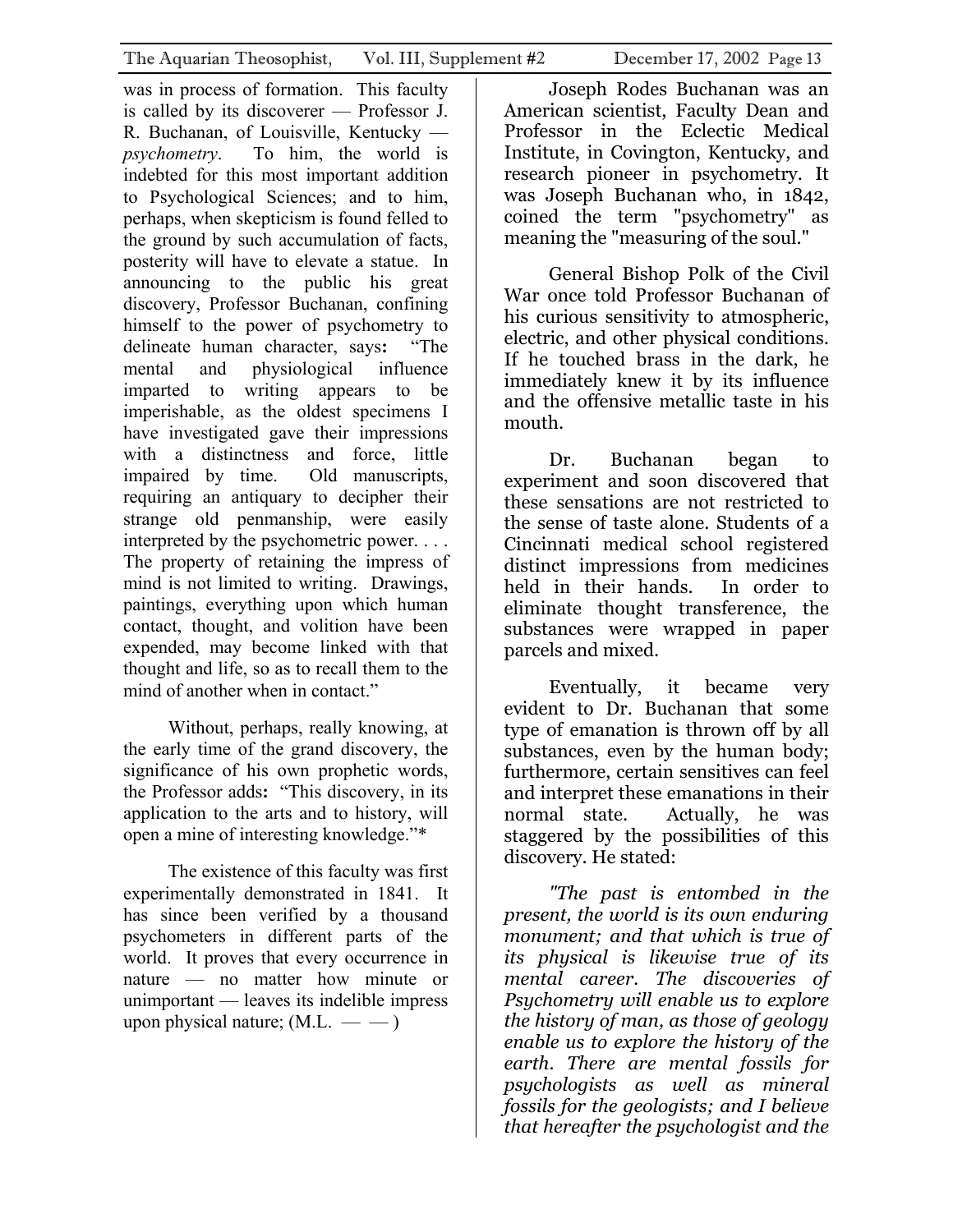<span id="page-13-0"></span>geologist will go hand in hand, the one<br>portraying the earth, its animals and<br>its vegetation, while the other<br>portrays the human beings who have *portraying the earth, its animals and its vegetation, while the other portrays the human beings who have roamed over its surface in the shadows, and the darkness of primeval barbarism. Aye, the mental telescope is now discovered which may pierce the depths of the past and bring us in full view of the grand and tragic passages of ancient history."*

If you consider this statement, along with the era in which it was spoken, it really is quite remarkable how far ahead of his time Dr. Buchanan was.

He called the subtle emanation given off by the human body "nerve aura." In the *Journal of Man,* one of the first Spiritualist monthlies, he published a complete exposition of his system of neurology and anthropology.

Psychometry, for Dr. Buchanan, was essentially a human faculty of the mind; he did not feel it involved the intervention of spirits. However, Mrs. L. A. Coffin, in her preface to Dr. Buchanan's *Manual of Psychometry* (Boston, 1889), states that she was often impressed by spirits while performing psychometry. This was not in conflict with Dr. Buchanan's views, as he was an avowed Spiritualist. He simply felt that psychometry was primarily a psychic faculty, not a mediumistic influence.

His classic, *Manual of Psychometry,* is considered to be the most authoritative text written on psychometry.

http://www.fst.org/Buchanan.htm

*I am watching time.* 

*Flickering tongues of fury, here and there . . . like bands of rogues ridiculing rules. This cozy fire, on a frigid, stormy, winter day, is my teacher of time.* 

*Time is neither here nor there. . . So is this fire. The line between past and future gasps for breath. . . So does the flame.* 

*With a flick this fire, this time, not remotely similar to what it was a moment ago.* 

*I am watching time.* 



### FOUR MODES OF KNOWLEDGE Thomas Taylor (Intro. to *Phaedo*)

It is well observed, therefore, by Olympiodorus, in his MS. Scholia on this dialogue, that by *divine reason* we must understand *self-beholding intellect,* which, agreeably to Plato's description of it in the *Phaedrus* associates with Deity itself. In order however to understand what Olympiodorus means by *self-beholding intellect,* it is necessary to observe, that there are four modes of knowledge which we are able to acquire in the present life.

1. The first of these results from opinion, by which we larn *that* a thing is, without knowing *the why:* and this constitutes that part of knowledge which was called by Aristotle and Plato erudition; and which consists in moral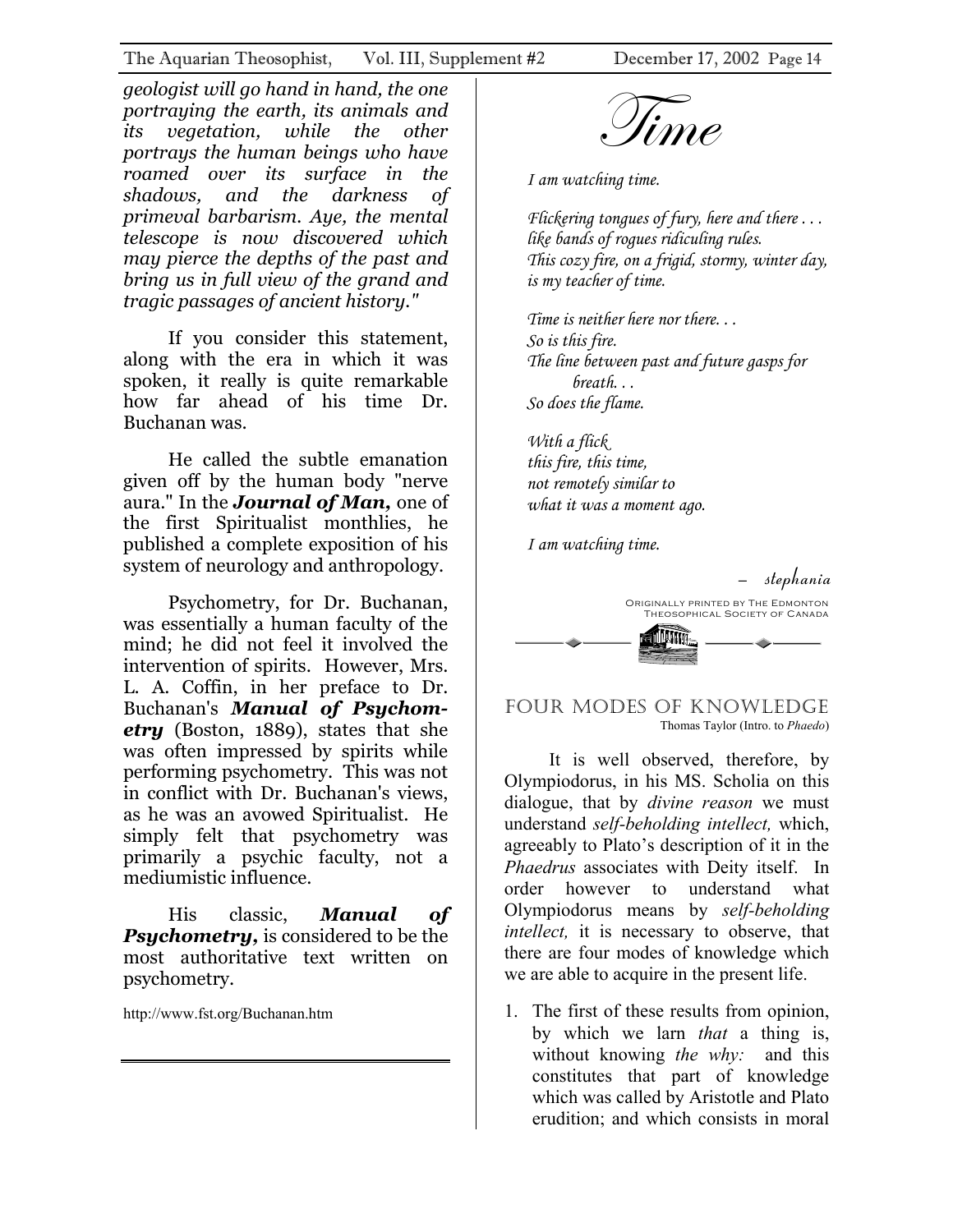<span id="page-14-0"></span>instructions, for the purpose of purifying ourselves from immoderate passtions. But the

- 2. Second is produced by the sciences; in which, from establishing certain principles as hypotheses, we educe necessary conclusions, and arrive at the knowledge of *the why* (as in the mathematical sciences); but at the same time we are ignorant with respect to the principles of these conclusions, because they are merely hypothetical.
- 3. The third species of knowledge is that which results from Plato's dialectic; in which, by a progression through all ideas, we arrive at the first principle of things, and at that which is no longer hypothetical; and this by dividing some things and analyzing others, by producing many things from one thing, and one thing from many. But the
- 4. Fourth species is still more simple than this; because it no longer uses analysations or compositions, definitions or demonstrations, but by a simple and self-visive energy of intellect speculates things themselves, and by intuition and contact becomes one with the object of its perception; and this energy is the *divine reason* which Plato speaks of in the present passage, and which far transcends the evidence of the most divine revelation; since this last is at best but founded in opinion, while the former surpasses even the indubitable certainty of science.

### Stone Skimming

Everyone knows a stone bounces best on water if it is round and flat, and spun towards the water as fast as possible. Some enthusiasts even travel to international stoneskimming competitions, like world champion Jerdone Coleman-McGhee, who made a stone

bounce 38 times on Blanco River, Texas, in 1992.

Intuitively, a flat stone works best because a relatively large part of its surface strikes the water, so there is more bounce. Inspired by his eight-year-old son, physicist Lydéric Bocquet of Lyon University in France wanted to find out more. So he tinkered with some simple equations describing a stone bouncing on water in terms of its radius, speed and spin, and taking account of gravity and the water's drag.

The equations showed that the faster a spinning stone is travelling, the more times it will bounce. So no surprise there. To bounce at least once without sinking, Bocquet found the stone needs to be travelling at a minimum speed of about 1 kilometre per hour.

And the equations also backed his hunch that spin is important because it keeps the stone fairly flat from one bounce to the next. The spin has a gyroscopic effect, preventing the stone from tipping and falling sideways into the water.

### **World record**

To match the world record of 38 bounces using a 10-centimetre-wide stone, Bocquet predicts it would have to be travelling at about 40 kilometres per hour and spinning at 14 revolutions a second.

He adds that drilling lots of small pits in the stone would probably help, by reducing water drag in the same way that dimples on a golf ball reduce air drag. "Although I suppose that would be cheating," says Bocquet, whose report will appear in the *American Journal of Physics*.

We are the stone-skimmers on the great ocean of life! Etherealizing the vehicle drilling a multitude of air dimples — and resound from and move on! increasing the "spin". A flat rock works best! How many bounces, how many incarnations, how many falls can one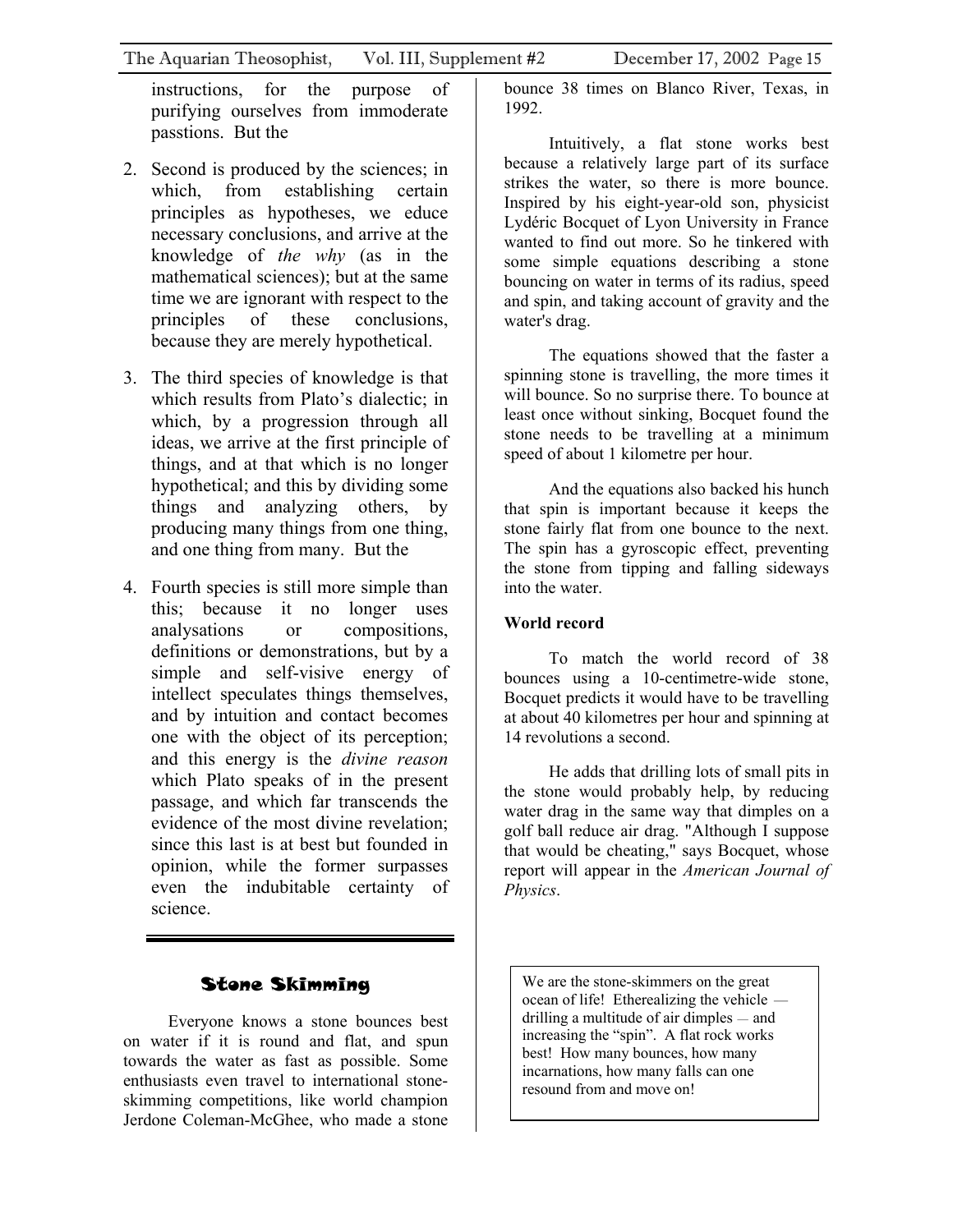## <span id="page-15-0"></span>The Doctrine of Avatars

This "Mystery" is found, for him who understands its right meaning, in the dialogue between Krishna and Arjuna, in the *Bhagavad-Gita,* Chapter iv, 5-9. Says the Avatara:

Many births of mind have passed, as also of yours, O Arjuna! All those I know, but you do not know yours, O harasser of your enemies.

Although I am unborn, with exhaustless Atman, and am the Lord of all that is: yet, taking up the domination of my nature I am born by the power of illusion<sup>1</sup>.

Whenever, O son of Bharata, there is decline of Dharma [the right law] and the rise of Adharma [the opposite of Dharma] there I manifest myself.

For the salvation of the good and the destruction of wickedness, for the establishment of the law, *I am born* in every yuga.

Whoever comprehends truly my divine birth and action, he, O Arjuna, having abandoned the body does not receive rebirth; he comes to me.

Thus, all the Avataras are one and the same: the Sons of their "Father," in a direct descent and line, the "Father," or one of the seven Flames becoming, for the time being, the Son, and these two being one — in Eternity. What is the Father? Is it the absolute Cause of all? — the fathomless Eternal? No; most decidedly. It is Karanatman, the "Causal Soul" which, in its general sense, is called by the Hindus Isvara, the Lord, and by Christians, "God," the One and Only. From the standpoint of unity it is so; but then the lowest of the Elementals could equally be viewed in such case as the "One and Only." Each human being has, moreover, his own divine Spirit or personal God. That divine

Entity or Flame from which Buddhi emanates stands in the same relation to man, though on a lower plane, as the Dhyani-Buddha to his human Buddha. Hence monotheism and polytheism are not irreconcilable; they exist in nature.

Truly, "for the salvation of the good and the destruction of wickedness," the personalities known as Gautama, Sankara, Jesus and a few others were born each in his age, as declared — "I am born in every Yuga" — and they were all born through the same Power.

There is a great mystery in such incarnations and they are outside and beyond the cycle of general rebirths. Rebirths may be divided into three classes:

- 1. The divine incarnations called Avataras;
- 2. Those of Adepts who give up Nirvana for the sake of helping on humanity — the Nirmanakayas; and
- 3. The natural succession of rebirths for all — the common law.

The Avatara is an appearance, one which may be termed a **special illusion** within the natural illusion that reigns on the planes under the sway of that power, Maya; the Adept is reborn consciously, at his will and pleasure;<sup>1</sup> the units of the common herd unconsciously follow the great law of dual evolution.

What *is* an Avatara? for the term before being used ought to be well understood. It is a descent of the

<span id="page-15-1"></span> $\overline{a}$  $1$  A genuine initiated Adept will retain his Adeptship, though there may be for our world of illusion numberless incarnations of him. The propelling power that lies at the root of a series of such incarnations is not Karma, as ordinarily understood, but a still more inscrutable power. During the period of his lives the Adept does not lose his Adeptship, though he cannot rise in it to a higher degree.